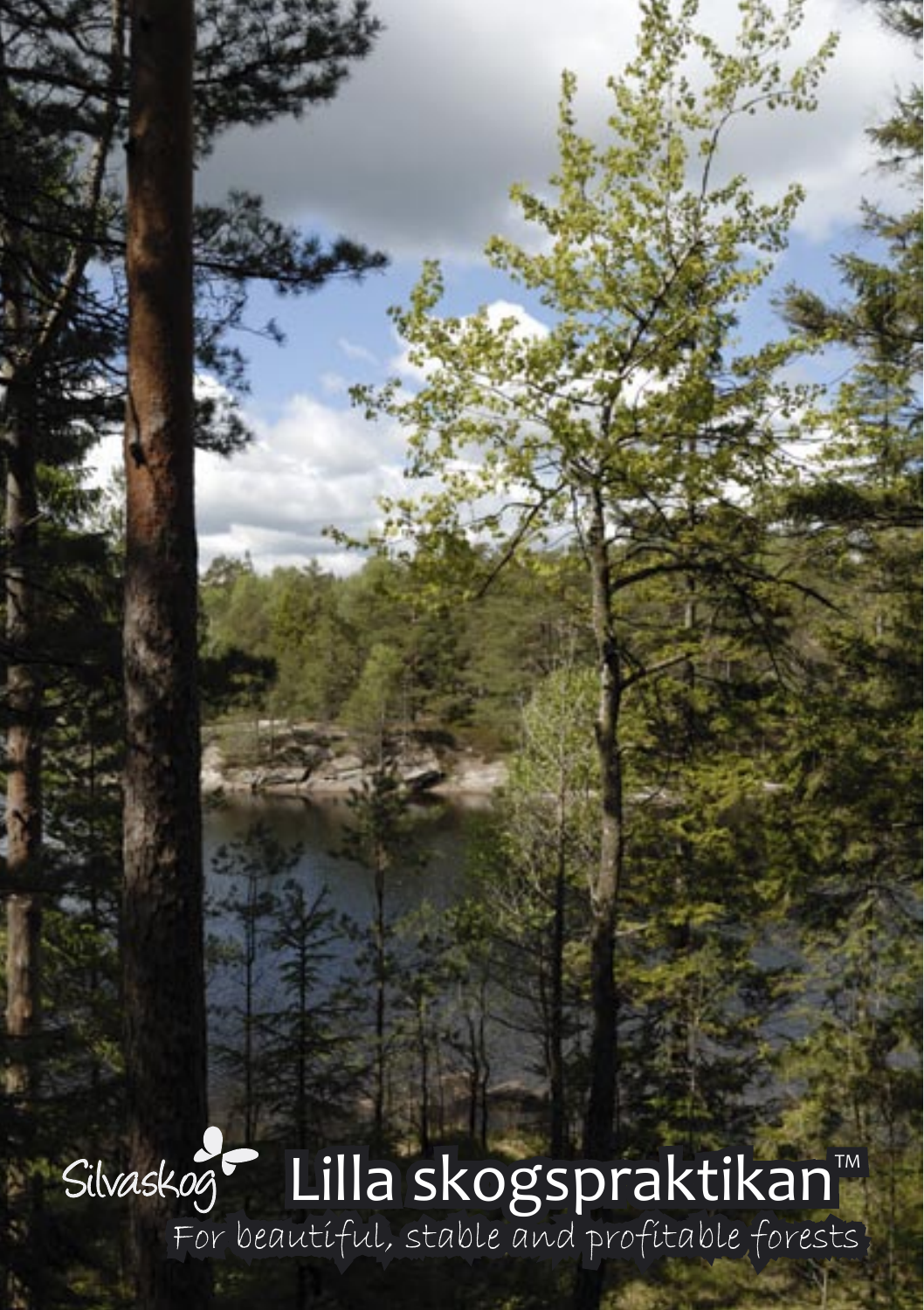### Contents

| Introduction                                             |    |
|----------------------------------------------------------|----|
| A brief history                                          | 4  |
| A history of forestry and nature working<br>hand in hand | 6  |
| Respecting nature and protected areas                    | 8  |
| Stub clearance and forest residue<br>(GROT)              | 11 |
| The Lübeck model                                         | 12 |
| About Silvaskog                                          | 14 |

#### **2010 – Lilla skogspraktikan™**

Free to copy when reference to source is indicated. PDF available to download from www.silvaskog.se.

Authors: Martin Jentzen, Erik Kullgren, Mikael Karlsson

Silvaskog AB Krokstads Röd 26 455 95 Hedekas Phone: +46 31 42 50 50 www.silvaskog.se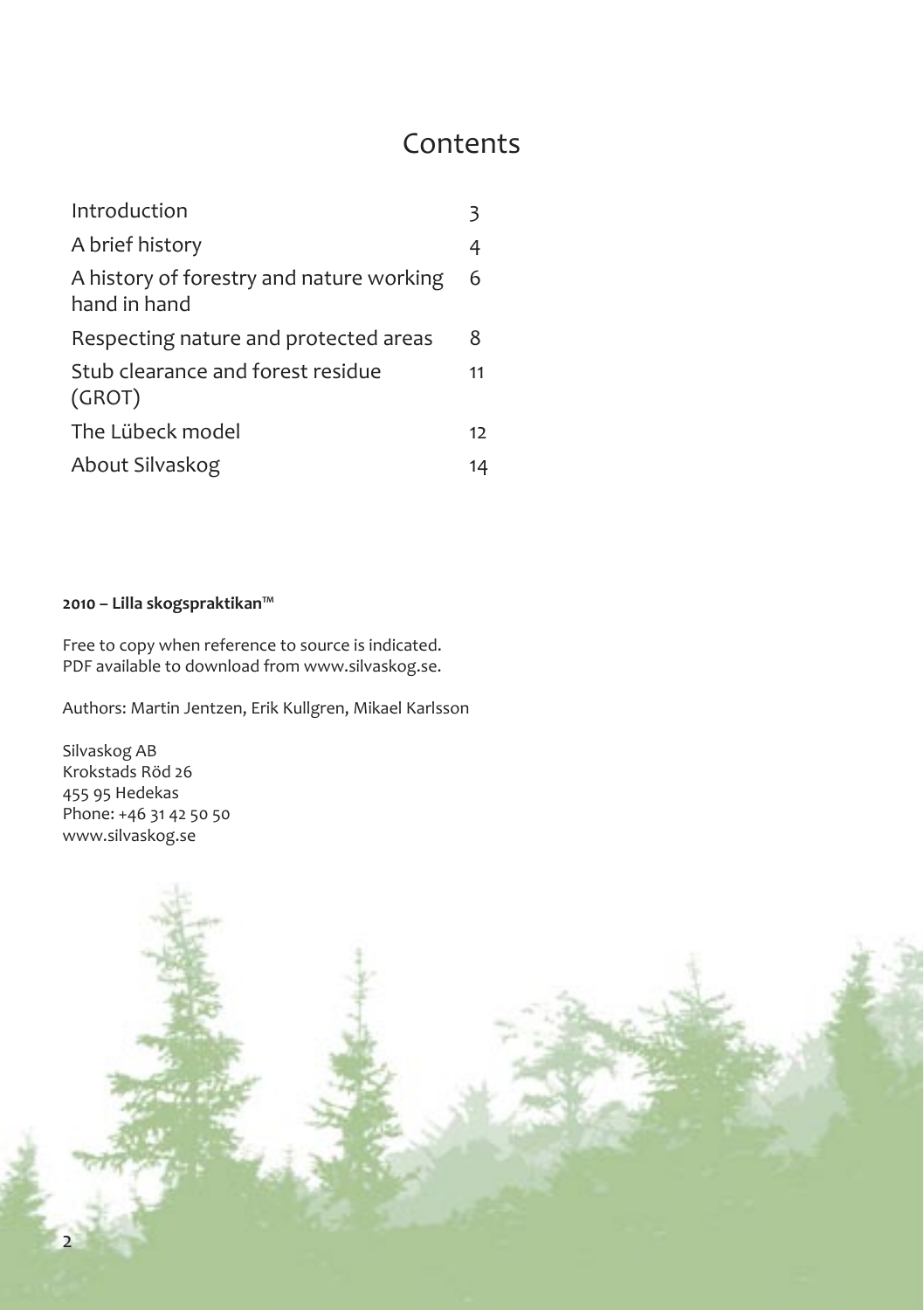### Introduction

**Good forestry finances are achieved by minimising efforts and felling trees in a way that is as economically and biologically sound as possible.**

All agriculture and forestry work involves benefitting from plants in a given area producing biomass in various forms with the help of solar energy and carbon dioxide in the air (CO2). Some of the ground's nutrient resources are consumed at the same time. In our role as growers, we generate revenue by using/selling the resulting products and benefits.

It is of utmost importance that we preserve the basis for all production, in other words, the earth and its ecosystem, and do not over-consume the nutrients or destroy the ground's structure with heavy machinery.

Forestry is different from farming in that forests are found on most land without having been planted there. In Sweden, forest grows spontaneously on pretty much all land types. A field will become overgrown if we do not farm it. All our agricultural crops are planted by man and will fail to survive if not tended to on a frequent basis. Forestry spans a much longer timescale than farming, which makes it more risky to set up systems requiring great care. Forestry projects run the risk of falling into rack

and ruin simply because no one is able to look after the trees for a few years. Fields have a timescale of one or a few years. Even if intensive work is carried out, the options for revitalising the forest are very limited in the long-term. Moreover, high-intensity forestry work is expensive and results in a poor return on our investments.

Good forestry finances are achieved by minimising efforts and felling trees in a way that is as biologically and economically sound as possible.

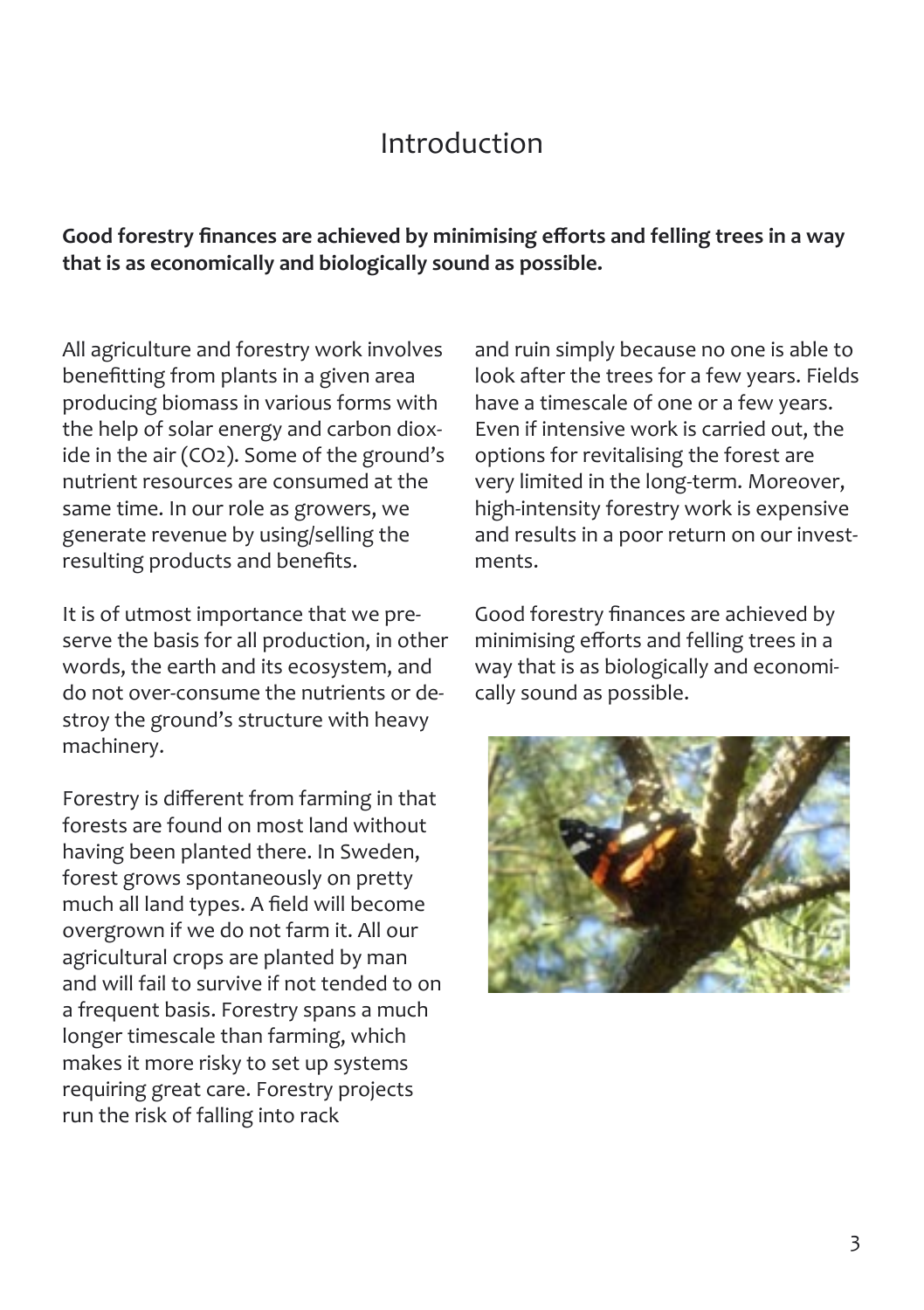## A brief history of how forestry has evolved

The forestry clearing method first used in Central Europe during the first half of the 20th Century came to Scandinavia in the 1950s. In many ways, this was Sweden's very first attempt at structured forestry. It is this type of forestry that is dominant today.

Within forestry clearing, wood is seen almost as a crop, which is why forest plantations are set up and maintained; the idea being that this is rational use of the scalability that ensues. All clearfelled/unclear forestry is aimed at controlling the forest environment prior to felling. This is the ideal scenario, but is unrealistic at the same time. The problem lies with the high costs for maintenance and also the fact that the uniform and homogeneous forest created is prone to disturbance, something that was all too evident when the storm known as Gudrun blew across the country.

The high value that the created forest is expected to produce compared to natural forest is eaten up by factors such as storms, root rot, different vermin and the costs involved in counteracting the effects of these. In business terms, this kind of forestry cannot possibly cover its costs for maintenance and repair work, which makes high-intensity forestry work untenable for anyone who wants

their trees to provide a good, long-term financial return. To make them financially viable, intensive forestry systems need to provide the benefit of forestry systems that work together with the natural development that is permanently ongoing in the forest.



In recent times, climate has been used as an argument for intensive forestry. However, in order to lock in carbon dioxide over a longer period of time, the forest needs to be able to grow for much longer than is currently allowed by the tree felling process. It is imperative that the negative impact forestry has on the tree population and the land be minimised in terms of damage caused by heavy machinery, ground preparation and so on.

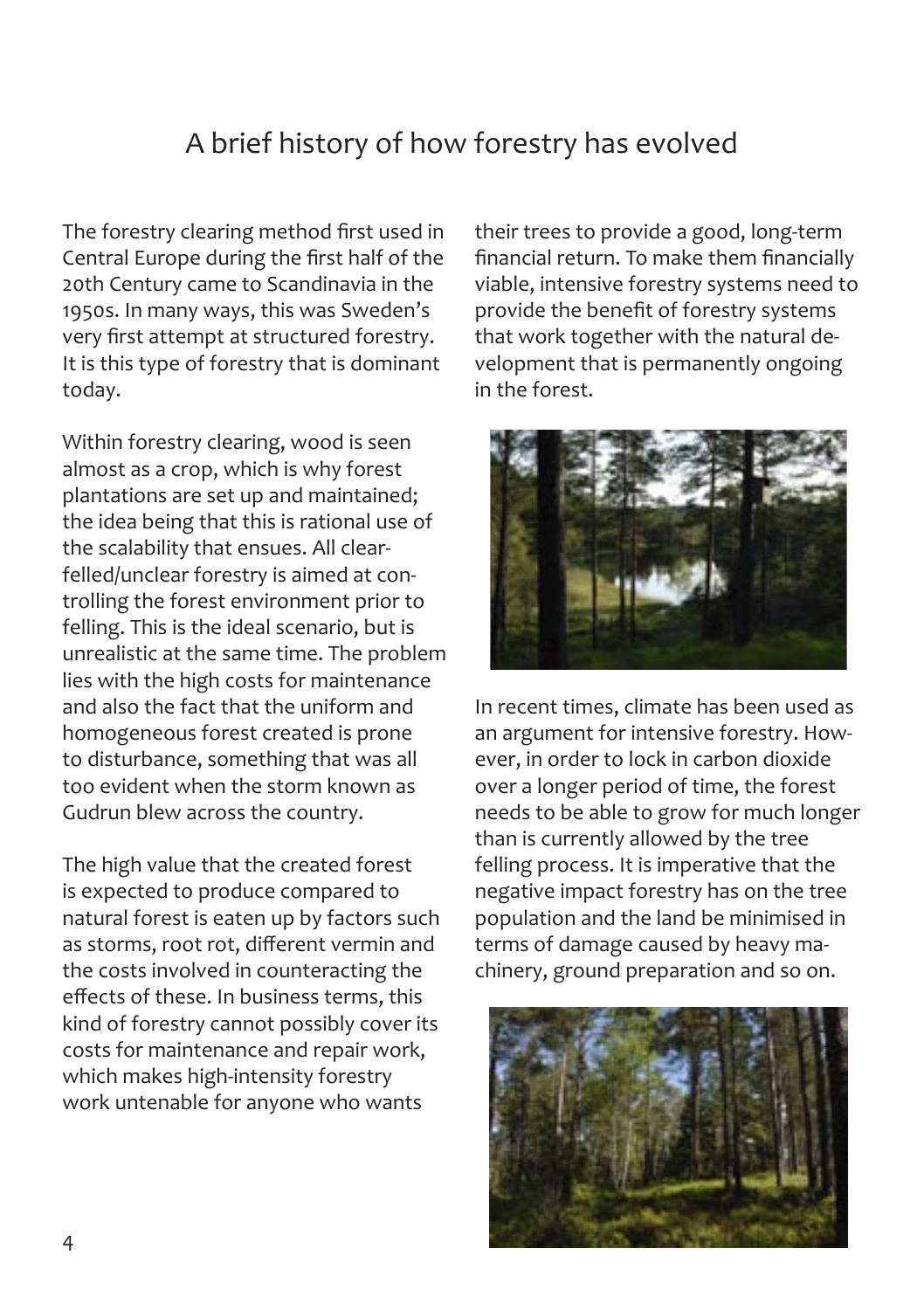The reason for the initiative taken to develop the Lübeck model was the reducing net crops experienced in Germany during the 1970s and 80s. Industrial plantation forestry (both clearing and continuous systems) had been used for longer there than in Sweden. After almost 60 years clearing forestry, we are now experiencing the same development in Sweden too. Increasing problems with storm felling, insects, root rot and pine stem rust attacks are recurrent in all of the cultivated forest. At the same time, maintenance costs tend to increase. Skogsstyrelsen (the Swedish Forestry Commission) statistics clearly show that the wood volume must grow continuously if the financial volume is to be maintained, in order to counterbalance the drop in profit.

Biodiversity has reduced significantly in the last 50 years because of clearing forestry, weakening the entire ecosystem of the forest to the point where its biological resistance to damage is decreasing as its exposure to risk is increasing. This is tragic in itself, but is also serious when we take issues such as climate change into consideration. Natural forests are the most complex and stable ecosystems we have, but conventional forestry places pressure on the forest itself, causing a reduction in its biological resistance to damage. This significantly increases the risk of financial setbacks caused by damage from rot, drought, insects or storm weather.

For example, tree maintenance and surgery costs in Sweden rose by 7.5% in 2009 alone (source: Skogforsk [the Forestry Research Institute of Sweden]). Furthermore, private forestry work is seen

mainly as lagging behind on maintenance. However, costs would increase further if this were to be taken care of.

This shows how important it is for forestry work to not be dependent on the efforts of man or machine because it is impossible to predict how costs will develop for these. Moreover, it is obvious that any of our forestry work that does not take the forest's ecology into account will cause reduced productivity in the short or the long term. Economic and environmental concerns go hand in hand!

That's why we really should look at other forestry models and not just those that have been used traditionally.

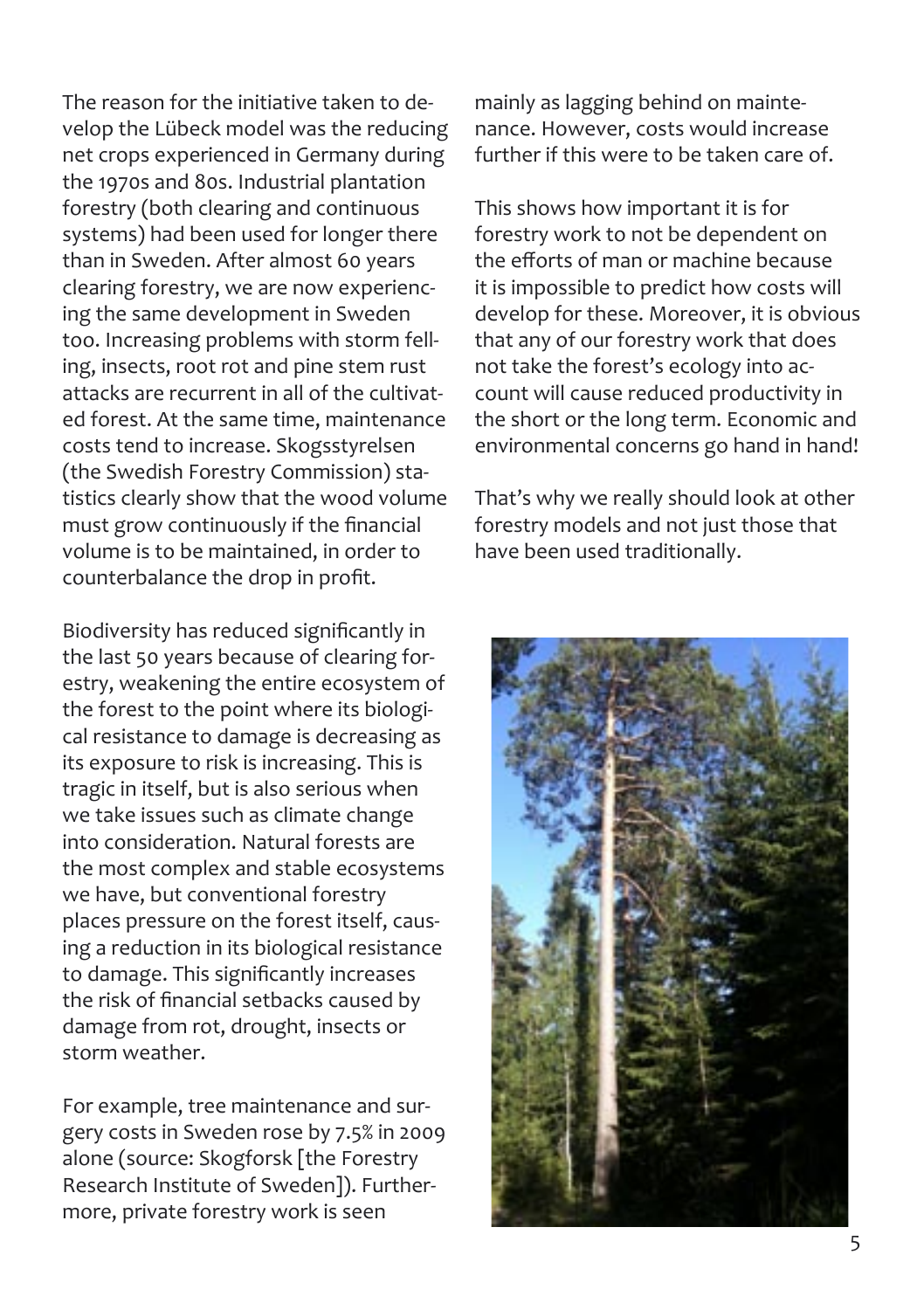## A history of forestry and nature working hand in hand

Different varieties of "natural" forestry have been developed and put into practice since the early 1900s. These have become increasingly refined thanks to the efforts of foresters and forest economists in Central Europe. These came about as a result of the surprisingly bad financial situation of maintenance-heavy forestry – an industry often ravaged by enormous problems caused by disease and damage to the forest plantations.

The first plans for forestry and the forest's natural systems working together in harmony had already been laid out by the 1920s in Germany, with the book "Dauer Wald Gedanke", published by A. M Möller for purely economic reasons upon the realisation that small investments and low maintenance costs were not to be ignored.

ANW, an association of private foresters that saw the clear financial benefits of "natural" forms of forestry, was founded in the 1950s. The systems implemented were, however, static, and thus not without their own problems. This led to poor financial returns and an increasing amount of conflict with the environmental movement. At the same time, various forestry-related professions were losing their status as other industries grew in popularity.

In 1990, Lutz Fähser, a forester and doctor in forest economics, decided to develop a more 'laissez-faire' model focusing on the production of quality timber with large dimensions but low maintenance costs. In 1991-92, thorough planning was carried out for the Lübeck city forest, which was the starting point for the new management focus. From this point onwards, the work has been continuously analysed and methods refined.

The Lübeck model is based on the assumption that nature knows best about how a forest should be composed and structured. Nature utilises every ecological niche, guaranteeing sustainable production.

One of the principles states that a flourishing forest ecosystem is a prerequisite to achieving a good financial return in the long term. It is also a well-known fact that natural forests are better able to cope with damage than planted forests, and that the quality of timber from natural forests is unbeatable. By applying their knowledge of the subject, foresters can then work together with their forest and continually harvest the surplus produced by the forest itself.

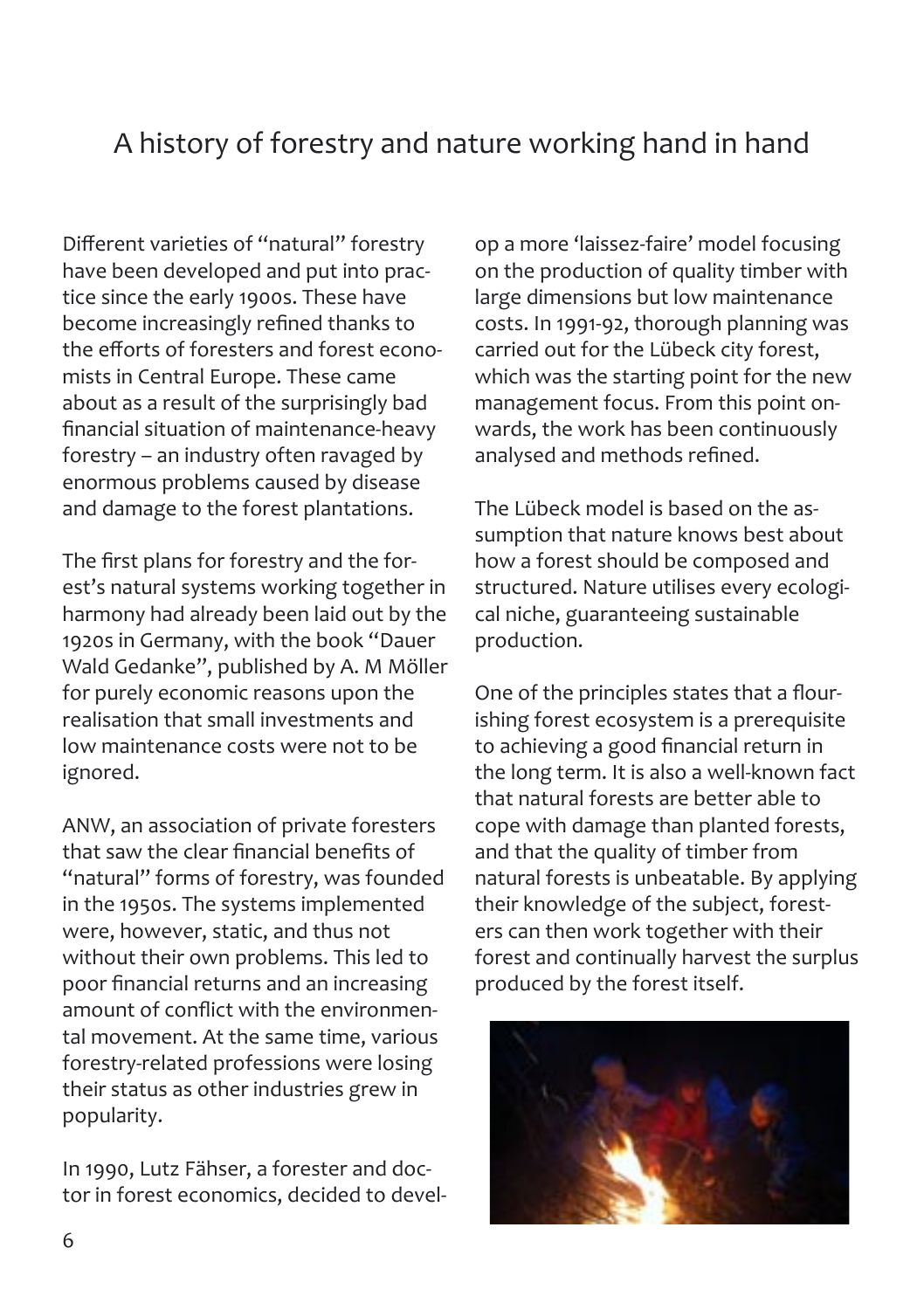Forests manipulated using conventional forestry methods are converted with the Lübeck model into a more natural state via thinning and rehabilitation measures to provide favourable conditions for natural structures and species that are part of the natural type of vegetation. In forests with a well-balanced structure and good species composition, the forestry work carried out has minimal effect on the forest.

Well-documented field data from forests of this kind demonstrate that any forest that can look after itself will spontaneously steer growth towards the trees that are in the best position to deal with competition from neighbouring trees. This is also positive from a financial perspective.

The forest is primarily allowed to make its own adjustments to the species composition and structure as the stock of timber is built up. The more timber still standing in the forest, the higher the value of the production. Thinning for example, provides favourable conditions for tree specimens of particular interest in terms of timber quality. Thinning measures are aimed at trees in the stock's top layer, which is where the measures will have the maximum positive effect on the stock's future development, and, furthermore, will give a better net return. Clearing smaller trees underneath etc. is not done unless this is required for rackways, for instance.

Trees are felled once they have greater dimensions, ensuring lower handling costs and better payment. The proportion of timber among the felled area will

be high, with the value of the felled stock also high. This means that you can get the same financial result as with other forestry methods, even though you are felling a smaller volume.

The forest is rehabilitated naturally without the need for ground clearing measures. If planting is still carried out, the planting material used will be as indigenous as possible.



Bear in mind that forestry based on the Lübeck model is not exploitative. The model is forward-looking and aimed at good returns in the long term.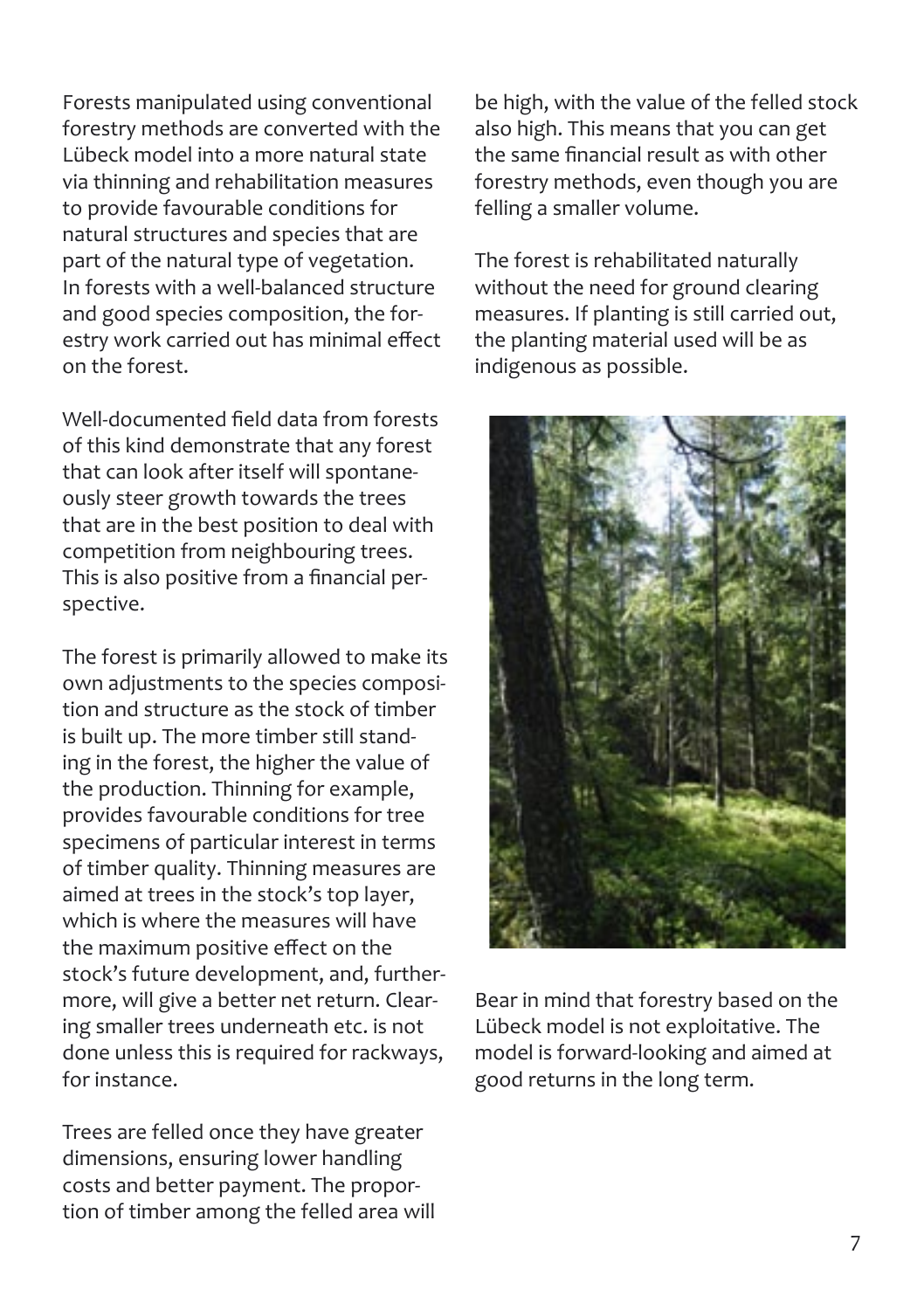### Respecting nature and protected areas

Managed forests will always have a different appearance to unmanaged forests. This also applies to forests that are managed using the Lübeck model. One obvious difference is that the amount of deadwood is less in the managed forest as a result of the timber being felled. For this reason, it is necessary to have areas fully exempt from forestry so that the entire biological diversity can be preserved. In the Lübeck model, the unmanaged areas are very important as reference areas. The forest and its evolvement are studied, which in turn increases our knowledge of the subject.

The basic concept behind the Lübeck model is that the managed forest will be as similar to the unmanaged forest as possible, both in its species composition and its structure. Moreover, we always look for ways to minimise our maintenance work, which means that the forest can as far as possible be developed "in its own way". The term "natural forest" is not something rooted in the past – studies of how existing unmanaged forests evolve are in fact ongoing. In turn, future climate change will be dealt with naturally by the ecosystem, something it has done many times before. It is of course important to have the option of studying forests that have been as untouched as possible by forestry over a long period of time, but also interesting to study how previously managed forests evolve after the maintenance work finishes. Even if,

for example, one species has vanished from the forest, the forest does not cease to evolve naturally as soon as we stop influencing it with maintenance work. This is the case even when previous maintenance work has left permanent marks. For many smaller foresters, it can be difficult to find suitable reference areas that are big enough to not be affected by surrounding forests to too large an extent. Nearby nature reserves may well be taken advantage of as reference areas in this case.

The size of areas requiring protection from forestry is a much debated topic. The size of the protected areas required to manage the biological diversity depends on the extent to which nature and natural processes are found within the managed area. In other words, how we manage the area of forest. Our task as foresters is to use the production areas in a way that takes nature into consideration as much as possible.

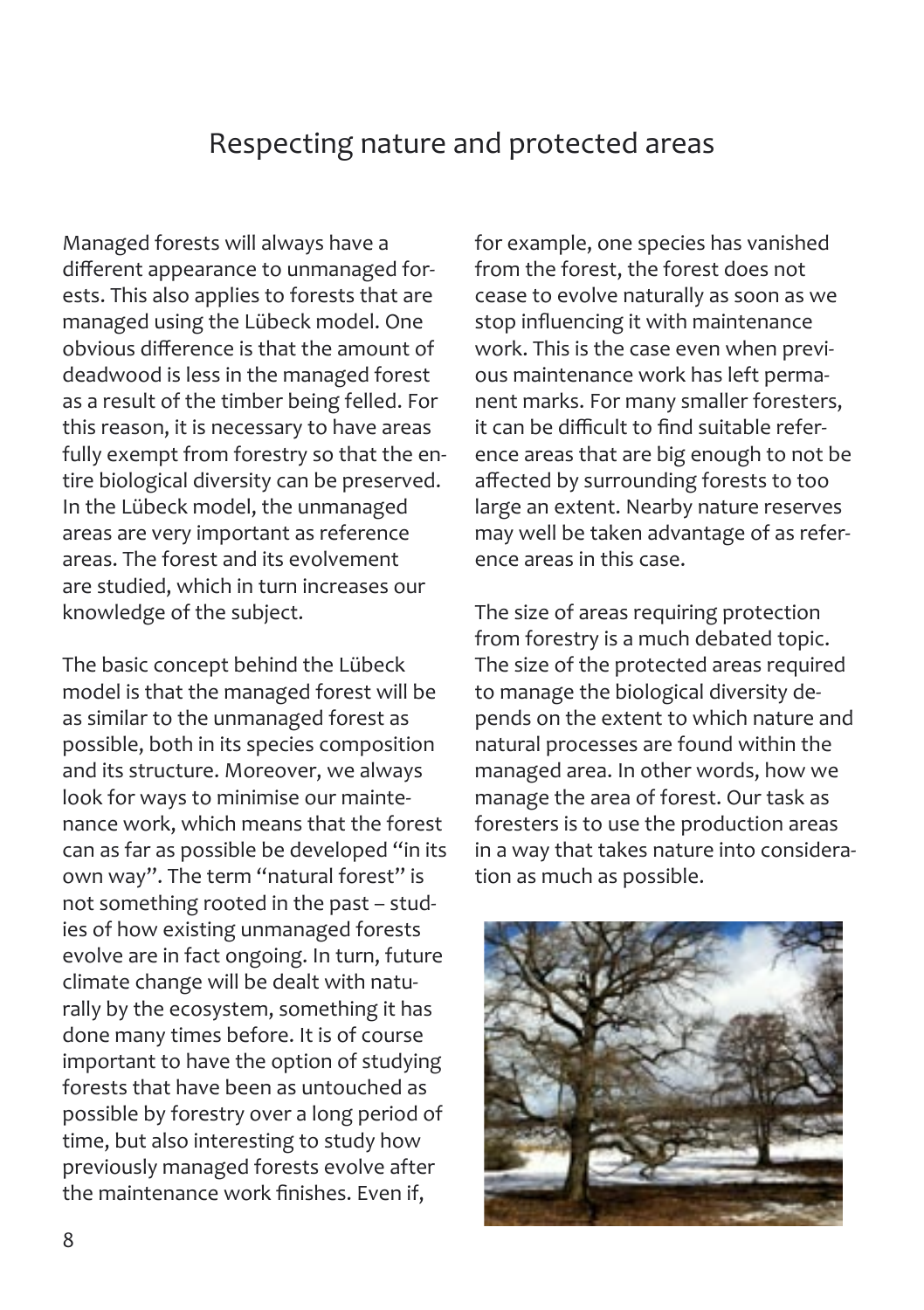This is also required in order to avoid jeopardising the forest's long-term production capacity. If we succeed in doing this, the areas requiring protection will decrease in size. Managed areas will never completely replace the protected areas when it comes to preservation of diversity. The simple fact of the matter is that certain species and processes in the forest are reliant on areas that are not managed at all.

The different types of reserves we work with are:

- Single trees, millennium trees, habitat trees: approx. 10% of the stock's volume of timber is allowed to grow, die and decompose in the forest.
- Smaller areas that are exempt from forestry work. Examples of these areas include: border zones to swamps, brooks, hills or flushes, small wastelands etc.
- Larger protected areas; the areas that, for various reasons, are not used and in terms of size amount to 10 % of the total area. They may, for instance, be difficult to access or have such a low production capacity that there is no point in managing them. As far as the reference area issue is concerned, it is important that the areas also include highly productive woodland so that they reflect all parts of the forest.

In any case, smaller reserves and an attention to detail are also very important for biodiversity. Great emphasis is placed on these when the surrounding managed

forests are also real forests containing the majority of these species and functions.

#### **Natural disturbances in the forest management system**

When applying the Lübeck model to forest management, we make no attempts to simulate natural disturbances. The absolute majority of natural disturbances that occur in the forest are outside of our control, for example storms. In other words, they occur naturally within our maintenance system whether we like it or not. All natural disturbances are essentially random events in terms of both the time at which they occur and the related course of events. We cannot simulate these chance events, nor can we simulate the entire function of the natural disturbance, its random occurrence or the related course of events. Instead, we try to limit our influence on the forest so that the natural disturbances take effect on forests that are as natural and therefore as resilient as possible.

Working with artificial disturbances is likely to prove useful when it comes to the urgent rescue of certain species if there is insufficient space for these species within the reserved areas of unmanaged forests, or in the managed forests, to be able to regard their long-term survival as secure.

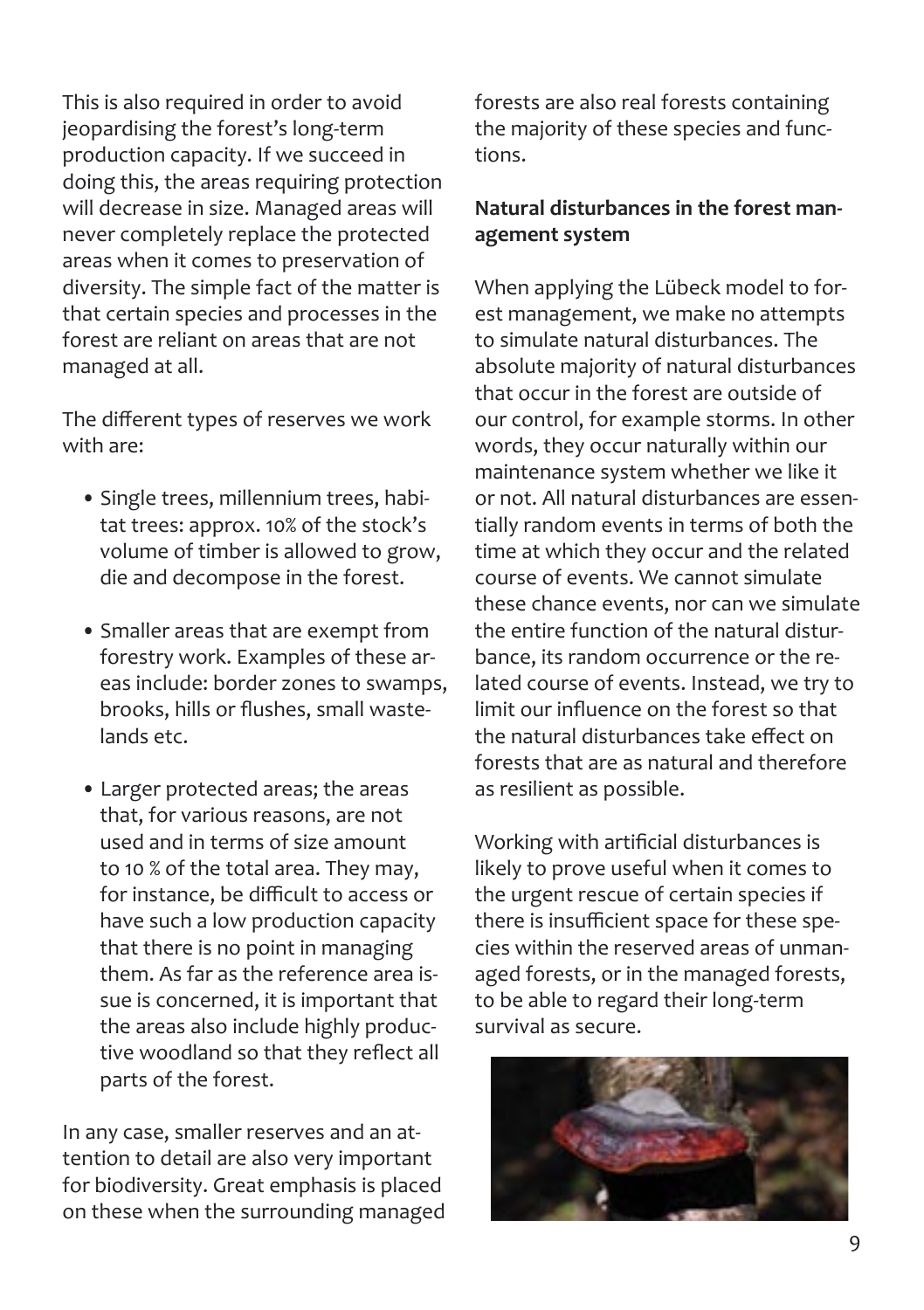There are many examples where there has been a break in the continuity of management and maintenance by man for various reasons, and with knock-on effects. Our grazing land is an example of this, as home to many delicate species that are reliant on a certain type of management to ensure their survival. These areas are no longer managed in this way on a large scale after the economic conditions for this changed. Among the reasons for this was that these species were forced out to cultured environments due to their natural environments being reduced in size. One example is the flood plains that previously existed along many watercourses and that now no longer exist because of water regulations.

There are a small number of disturbances of which man has influenced the frequency. Fire is perhaps the best example of this. It is often pointed out that clearfelled forestry creates an environment similar to the one created by fire. This belief is actually completely misguided. Fire is different from clear-felling in a number of ways. In exactly the same way as most other disturbances, fire is often only in patches and leaves behind a large number of living trees and tree clumps. Fire does also leave a large amount of dead or dying wood in its wake, as well as the particular chemical environment the fire has just created. There has been a drastic reduction in the number of fires thanks to more effective fire fighting techniques, while at the same time not forgetting the radical changes our forests have undergone in terms of the quantity of coarse deadwood that has fallen to the ground or is still standing.



Today's forests are in most cases too young and too short on fuel to be really easy to set fire to. As far as fire in boreal forests is concerned, we would like to point out that fire is an issue to be dealt with by society in general, and is not something the individual forester can influence to any great degree. When it is in our care, we try to let the forest steer its own course without taking fire precautions. The simple fact of the matter is that the course of development of the forest, in the long-term absence of fire for whatever reason, will go down different paths. Nature is never stagnant. In other words, reintroducing fire into boreal forests is first and foremost a nature preservation issue, the importance of which cannot be questioned, yet at the same time is something that cannot be dealt with by maintenance work within the forestry industry.

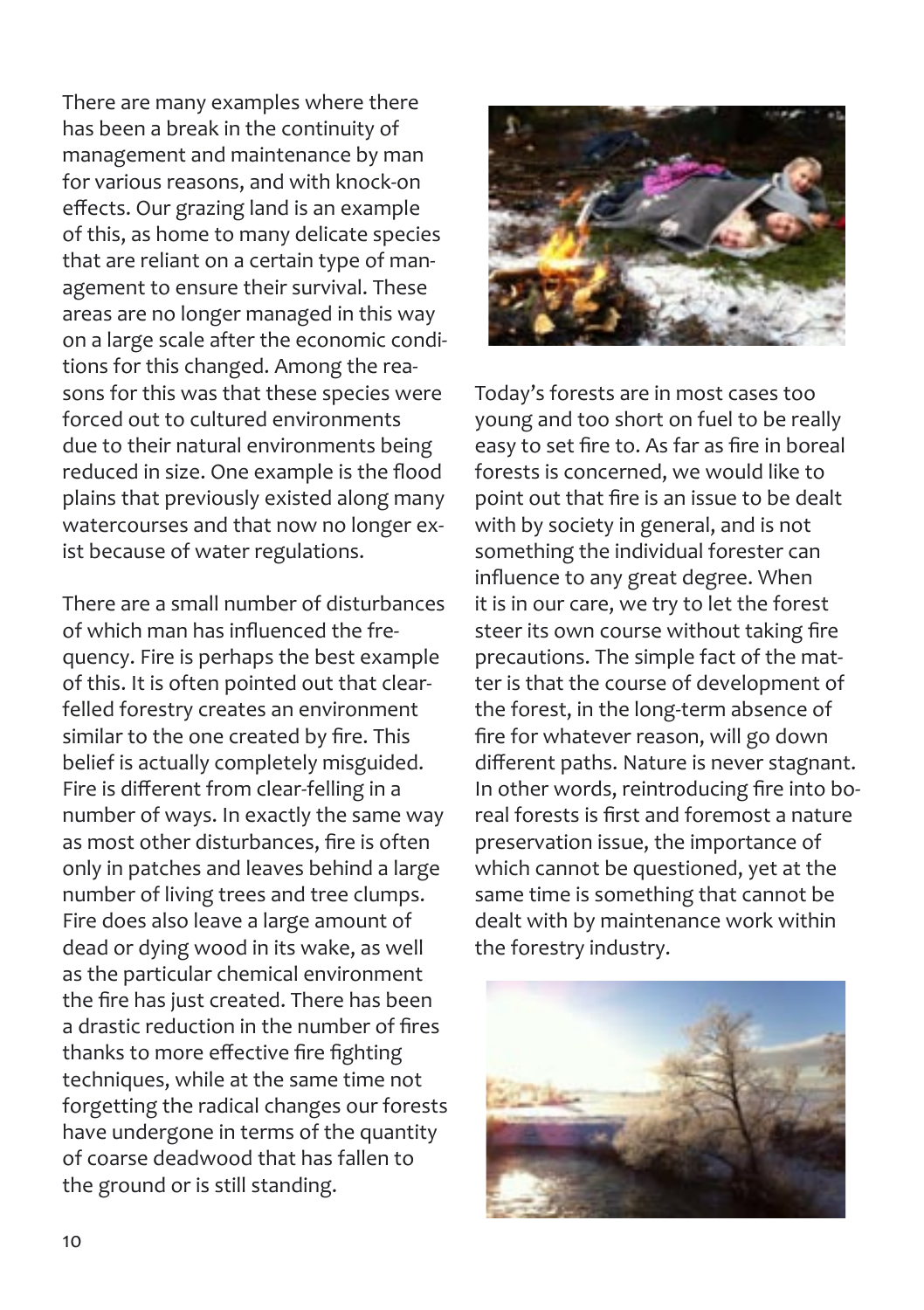### Stub clearance and forest residue (GROT)

There is a strong likelihood that forests will play an increasingly important role in the supply of energy to our society in the future. However, this does not mean we should over-develop biomass. The forest's yield should be harvested in a way that is as efficient and ecological as possible. The way in which the timber is then used is a question to be answered by the links further down the processing chain. When applying the Lübeck model, it is the stemwood from living trees that we harvest from the forest's yield. Stub clearance and forest residue (GROT) are unsuitable here for a number of reasons. One of these reasons is that, seen from a nutrient perspective, GROT contains approximately two-thirds of the wood's supply of nutrients, yet makes only a small net profit when cleared. The trunk is the part of the tree that can be felled at low cost and with a small amount of work in relation to its value, nutrient content and potential use. Clearance of GROT in practice means that future growth of lucrative stemwood is substituted for clearance of GROT now.

The forest's natural production capacity has a limit that cannot be exceeded. The only influence we have is in choosing the form in which we harvest this yield.

Any arguments for increased collection of biomass by, for instance, advocating ash recycling and compensatory manuring, will involve continuous investment

in resource-guzzling systems, which in turn will increase resource consumption. If there are difficulties implementing these measures in a well-balanced way, ecological risks will also come into the equation. Breaking stubble after a felling is a resource-guzzling harvesting of lowvalue wood that will also have a serious impact on our main production resource, the ground.

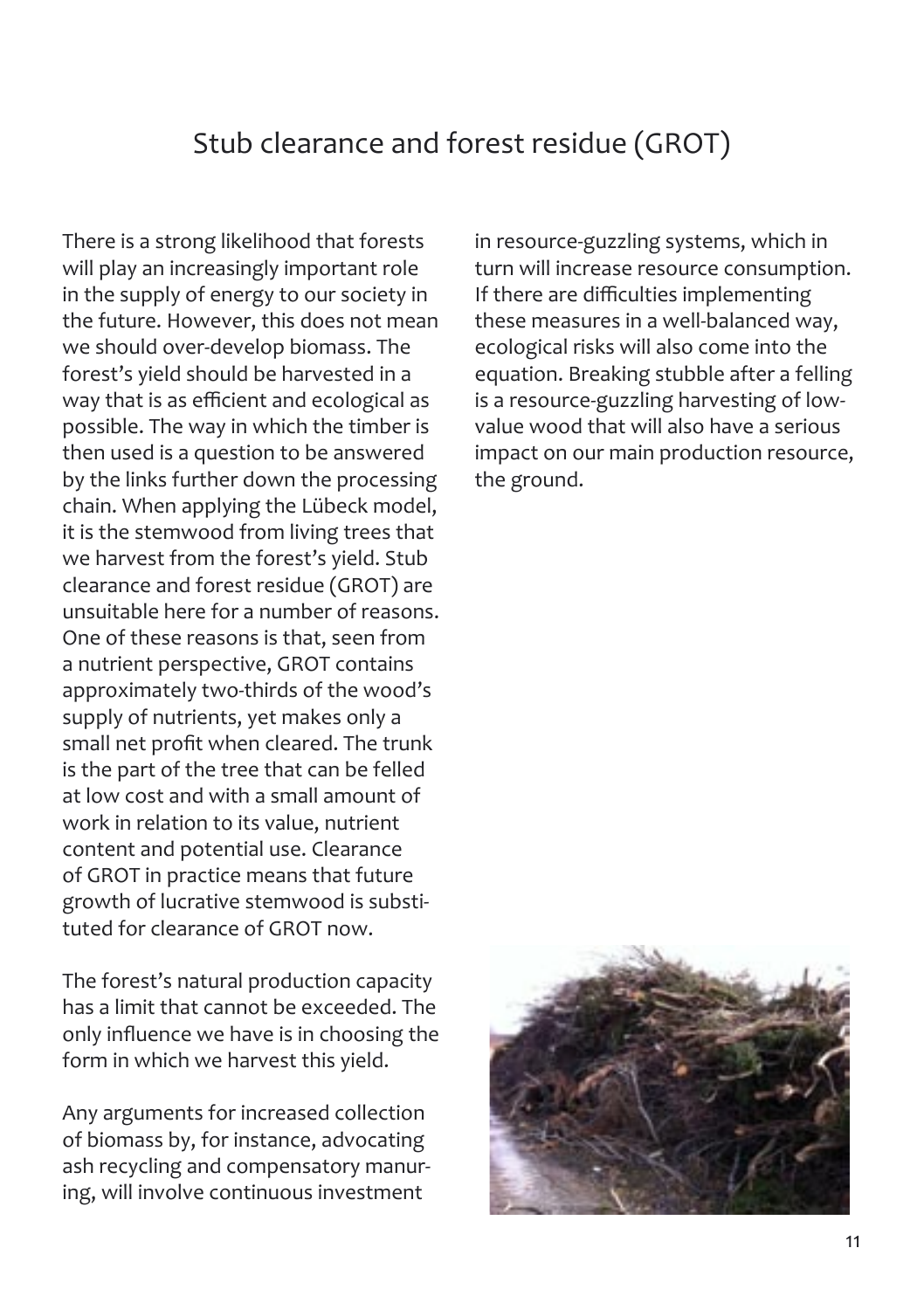# The Lübeck model

#### **An award-winning and effective model!**

During the period 1992-94, the Lübeck model, as the only forestry model in the world, gained the wholehearted support of several environmental organisations, including Greenpeace, on account of its high profitability while also managing to not deplete the forest environment in the long term. The model's basic principles mean that it can be used all over the world.

1994 - The Lübeck model is first published for the general public.

1996 – The Lübeck model wins the International Paper Industry Paper Moon award (among the organisations behind this award are SCA, Storo Enso and Södra)

1997 – Lübeck city forest, as the first German forestry administration, is certified in accordance with the German Naturland standard. Naturland's certification criteria are founded on the basic principles of the Lübeck model.

1998 – Lübeck city forest becomes FSC-certified and the first FSC-certified forest administration in Germany. Up to this point, there had been no national FSC organisation in Germany. The German FSC standard is one of the most demanding in the world.

2009 – The German Federal Ministry for the Environment declares the Lübeck model to be the best forestry model, beating the competition in terms of financial results, biodiversity and adjustment to climate change.

2010 – the Lübeck model is cited as the only good European example of sustainable forestry in the "FORESTS AND SOCIETY – RESPONDING TO GLOBAL DRIVERS OF CHANGE" report in IUFRO World Series Vol. 25.



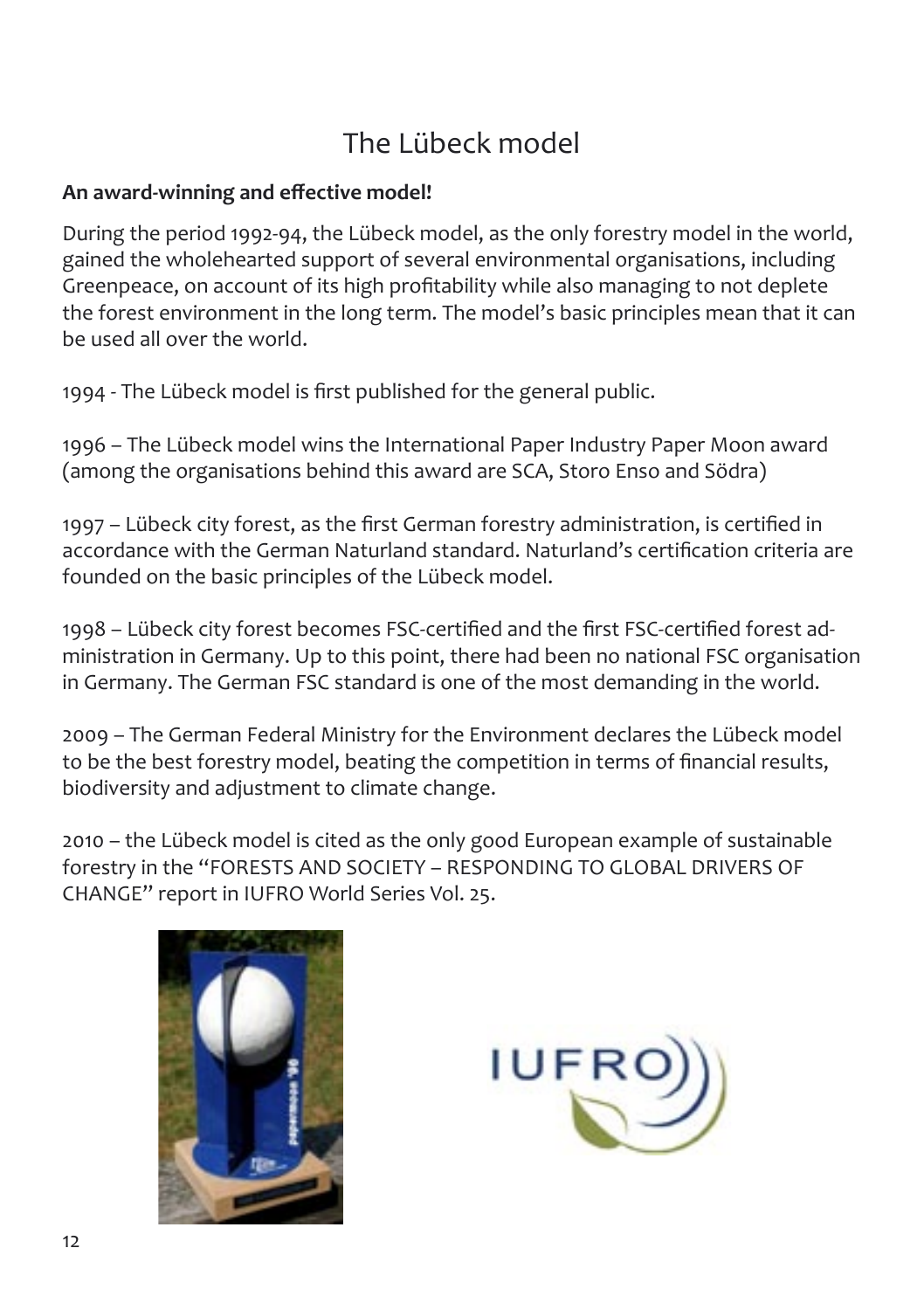#### **The Lübeck model results in:**

A species-rich forest that is robust and copes with damage – Continuously adjusted to climate change. Natural forests have survived severe climate change before.

Low maintenance costs – Less money is tied up in projects, resulting in sound business for the forest owner.

Better return – Trees are selected for felling when it is more lucrative to do so, increasing the value of production for the land.

Increased flexibility – Makes it easier to adjust the land's yield to the forest owner's own financial situation and to the current state of the market.

The Lübeck model is an adaptive form of management. Limited intervention in the forest at all times – the effect of any action taken is scrutinised and future action adapted. Constant development and adjustment while minimising the risk of mistakes that are hard to put right.

Climate-friendly – The forest ties up carbon while the content of organic material increases in the land's ground; the nutrient capital under the ground is preserved. The financial value of the ground grows.



*Impact of switching to the Lübeck model from conventional forestry techniques*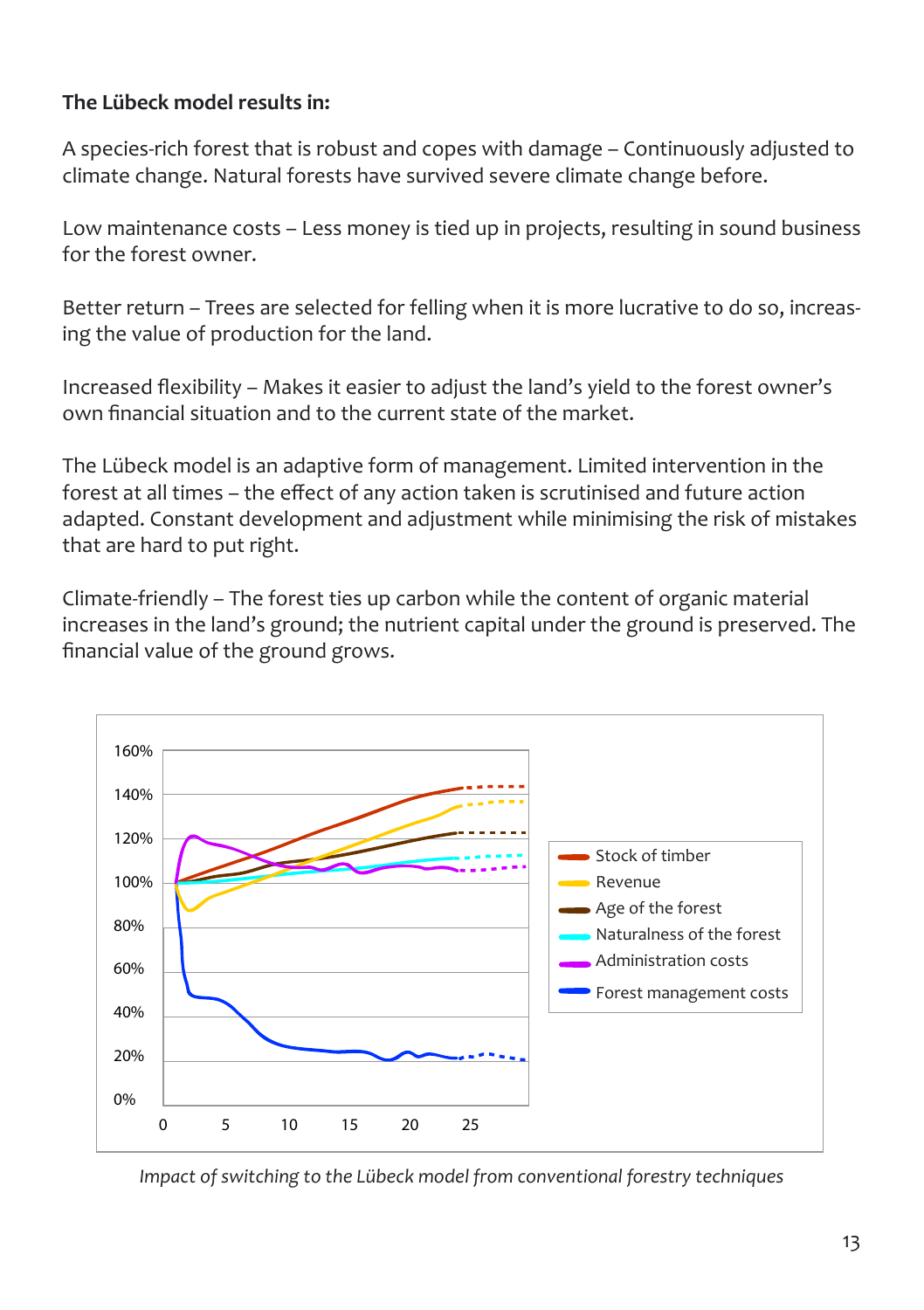# About Silvaskog

Silvaskog AB has developed services using the Lübeck model that have been adjusted to the conditions prevalent in Scandinavia.

The company is currently alone in offering Lübeck model-based forestry management services in Sweden.

Silvaskog AB offers:

- Consultation services looking at options for your land.
- Marking your next tree felling. With or without stamping duration.
- Invitation to tender for felling work in accordance with the Lübeck model.
- Forestry plans at various levels taking into account different objectives and different land sizes, plus revision of existing plans to include new proposals that fit in with the Lübeck model.

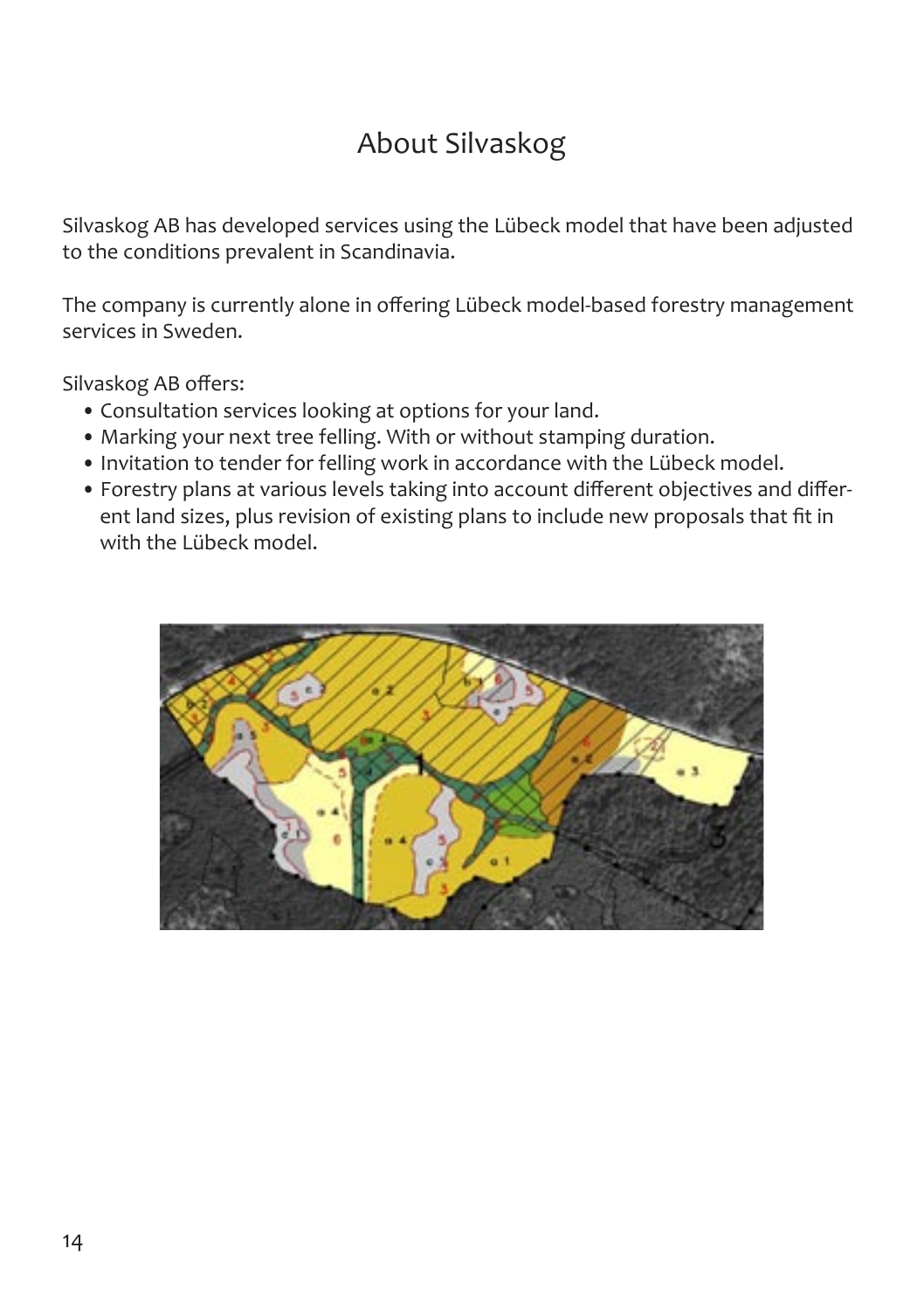Conditions in Sweden are conducive to the application of the Lübeck model. The majority of our woodland has been more or less forested for a very long time. This has reduced the historical impact on the land in comparison with certain Central European countries such as Germany. Swedish forests consist mainly of indigenous tree species.

Since the Lübeck model is always based on the current situation of the forest, it can be applied in any forest environment without the need for a transition period – it is a case of changing direction and setting new targets.

In forests that have not been cleared or thinned for a long time, nature will have steered development in a direction that will be a good starting point for using the Lübeck model.